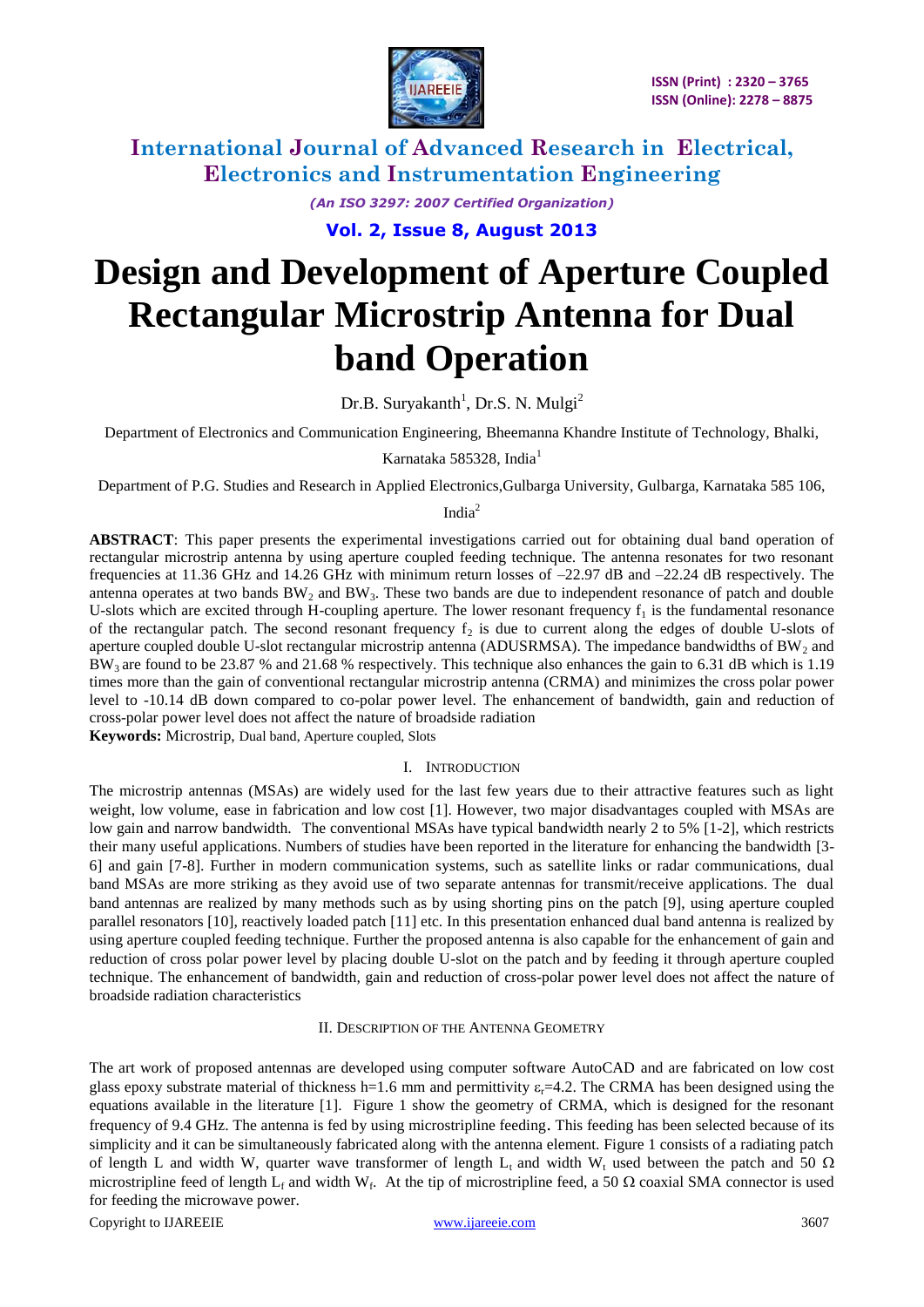

*(An ISO 3297: 2007 Certified Organization)*

### **Vol. 2, Issue 8, August 2013**



Fig. 1 Geometry of CRMA.

Figure 2 shows the geometry of ADUSRMSA. The radiating element is etched on the top surface of substrate  $S_1$  as shown in Fig. 2 (a). The length L<sub>u1</sub> and width W<sub>u1</sub> of the outer U-slot are  $\lambda_0/5.26$  and  $\lambda_0/21.27$  respectively. The length  $L_{u2}$  and width W<sub>u2</sub> of the inner U-slot are chosen as  $\lambda_0/11.02$  and  $\lambda_0/15.45$  respectively. The outer U-slot is placed at a distance  $d_1$  of  $\lambda_0/31.91$  from the non-radiating edges of the patch. Further the inner U-slot is placed at a distance  $d_2$ which is  $\lambda_0/15.49$  from the lower horizontal side of the patch. The extended arm of the inner U-slot is E<sub>U</sub>. The gap between the two arms is G. The copper layer on the bottom surface of  $S_1$  is removed. The H-coupling aperture is etched on top surface of substrate  $S_2$  which is the ground plane as shown in Fig. 2 (b).



(a) Radiating element of ADUSRMSA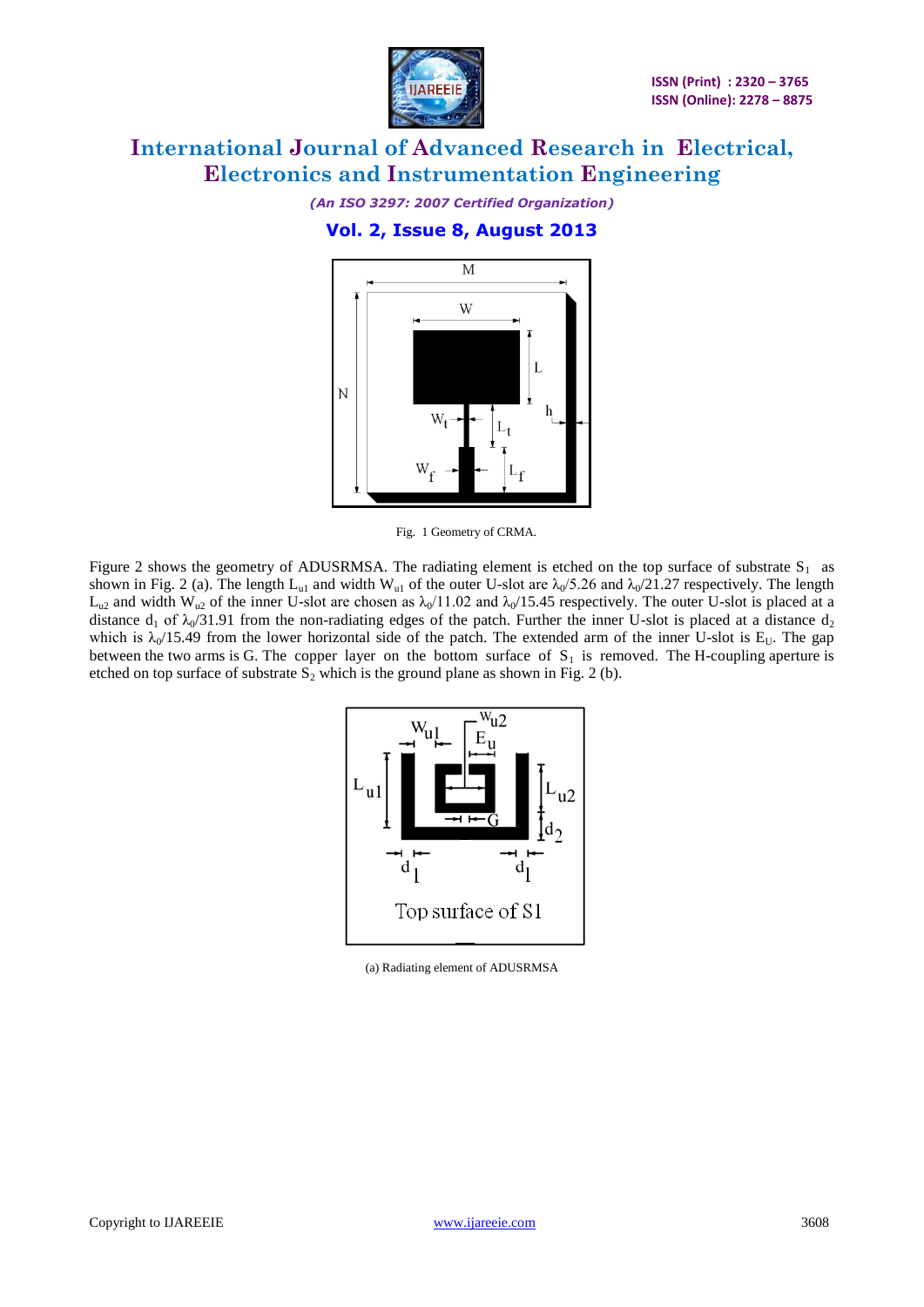

*(An ISO 3297: 2007 Certified Organization)*

**Vol. 2, Issue 8, August 2013** Top surface of  $S_2$ 

(b) Coupling slot on the ground plane



(c) Microstrip line feed

Fig. 2 Geometry of ADUSRMSA

The geometry of the coupling H-slot is as shown in Fig. 3. This aperture has been selected because it is more effective in coupling the power to the patch etched on the top surface of  $S_1$  when compared to any other aperture [12]. The length of each horizontal arm in H-slot is  $L_1$  and width W<sub>1</sub>. The length and width of vertical arm of this slot are  $L_2$  and W<sub>2</sub> respectively as shown in Fig. 3. Table1 and Table 2 show the designed parameters of the proposed antennas in mm.



Fig. 3 Expanded geometry of H-coupling slot.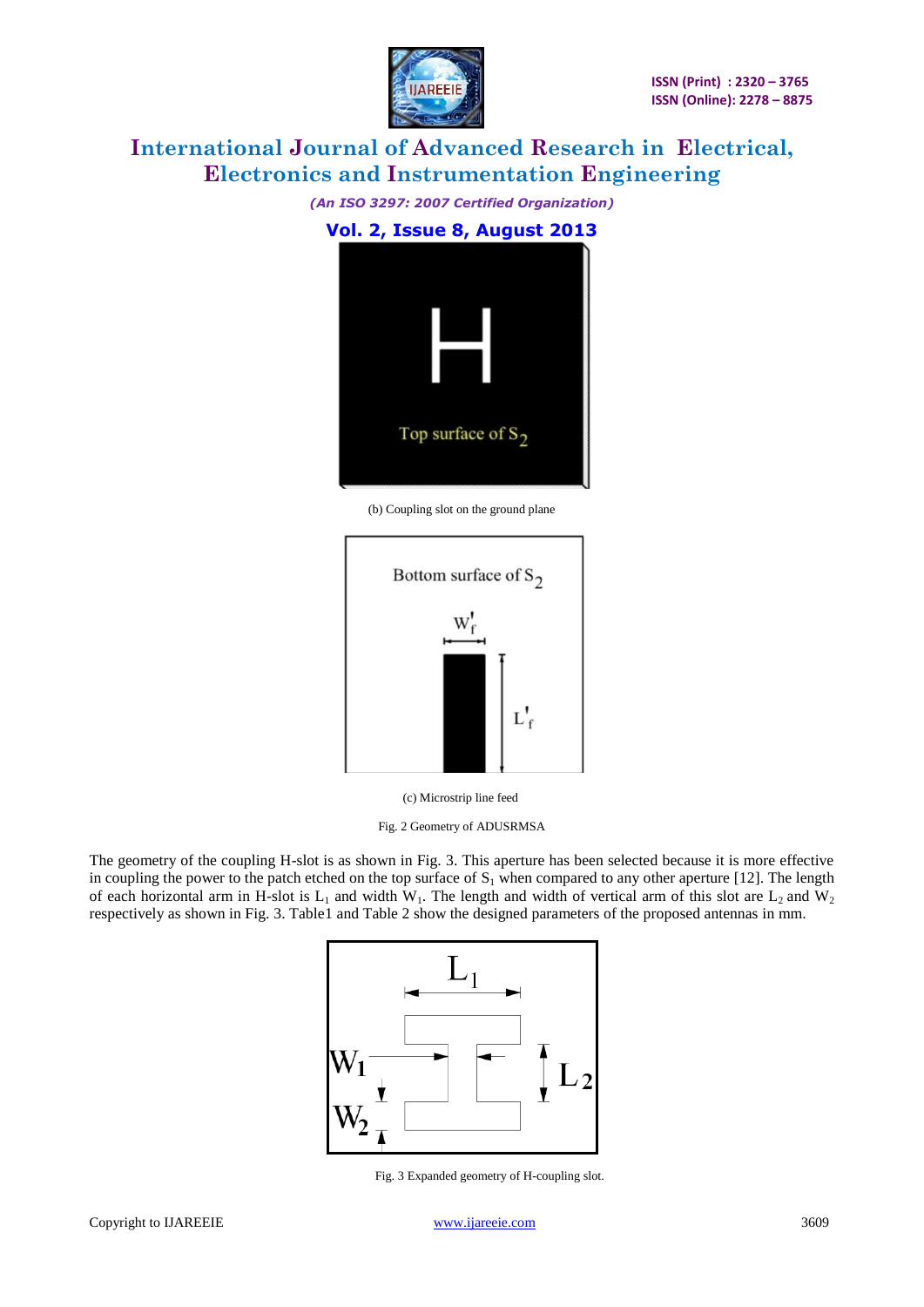

*(An ISO 3297: 2007 Certified Organization)*

### **Vol. 2, Issue 8, August 2013**

|  | TABLE |  |  |  |
|--|-------|--|--|--|
|  |       |  |  |  |

| DESIGNED PARAMETERS OF CRMA |      |              |      |      |      |      |    |                    |                    |  |
|-----------------------------|------|--------------|------|------|------|------|----|--------------------|--------------------|--|
| Antenna                     | . .  | $\mathbf{W}$ |      | W    |      | W    |    | .                  | <b>IVI</b>         |  |
| Parameters                  |      |              |      |      |      |      |    |                    |                    |  |
| Dimensions                  | 7.06 | 9.89         | 4.18 | 0.48 | 4.10 | 2.50 | 10 | $\sim$ $\sim$<br>ت | $\sim$ $\sim$<br>ت |  |
| (mm)                        |      |              |      |      |      |      |    |                    |                    |  |

| TABLE 2                                |
|----------------------------------------|
| <b>DESIGNED PARAMETERS OF ADUSRMSA</b> |

| Antenna    | ⊷     | $\mathbf{W}$<br>vv | -    | ⊷<br>- | $W_1 \& W_2$ | $L_{ul}$ | $\rm W_{u1}$ | $L_{\rm u2}$ | $W_{u2}$ | $\blacksquare$<br>டி | $G&d_1$ | $\mathbf{d}_2$ |
|------------|-------|--------------------|------|--------|--------------|----------|--------------|--------------|----------|----------------------|---------|----------------|
| Parameters |       |                    |      |        |              |          |              |              |          |                      |         |                |
| Dimensions | 13.00 | 2.50               | 3.00 | 2.00   | 0.50         | 6.07     | 1.50         | 2.89         | 2.06     | 2.50                 | 1.00    | 2.06           |
| (mm)       |       |                    |      |        |              |          |              |              |          |                      |         |                |
|            |       |                    |      |        |              |          |              |              |          |                      |         |                |

#### III. EXPERIMENTAL RESULTS

The CRMA is designed and fabricated for 9.4 GHz of frequency which is standard or test frequency of X-band. The impedance bandwidth over return loss less than −10 dB is measured from 8 to 12 GHz of frequencies. The variation of return loss versus frequency of CRMA is as shown in Fig. 4.



Fig. 4. Variation of return loss versus frequency of CRMA

From this figure, it is seen that the antenna resonates at 9.11 GHz of frequency with minimum return loss of −16.79 dB. The impedance bandwidth  $(BW_1)$  of CRMA is calculated by using equation (1) and is found to be 4.40 %.

$$
BW = \left[\frac{f_H - f_L}{f_C}\right] \times 100\% \tag{1}
$$

Where,  $f_H$  and  $f_L$  are the upper and lower cut-off frequency of the band respectively when its return loss becomes -10dB and  $f_c$  is the centre frequency between  $f_H$  and  $f_L$ . The variation of return loss versus frequency of ADUSRMSA of Fig. 2 is as shown in Fig. 5. From this figure, it is seen that, the antenna resonates for two modes of frequencies at  $f_1$ =11.36 GHz and  $f_2$ =14.26 GHz with minimum return losses of -22.97 dB and -22.24 dB respectively. The antenna operates for two bands  $BW_2$  and  $BW_3$ . These two bands are due to independent resonance of patch and double U-slots which are excited through H-coupling aperture [12]. The lower resonant frequency  $f_1$  is the fundamental resonance of the rectangular patch. The second resonant frequency  $f<sub>2</sub>$  is due to current along the edges of double U-slots of ADUSRMSA. The impedance bandwidth BW<sub>2</sub> and BW<sub>3</sub> are found to be 23.87 % and 21.68 % respectively.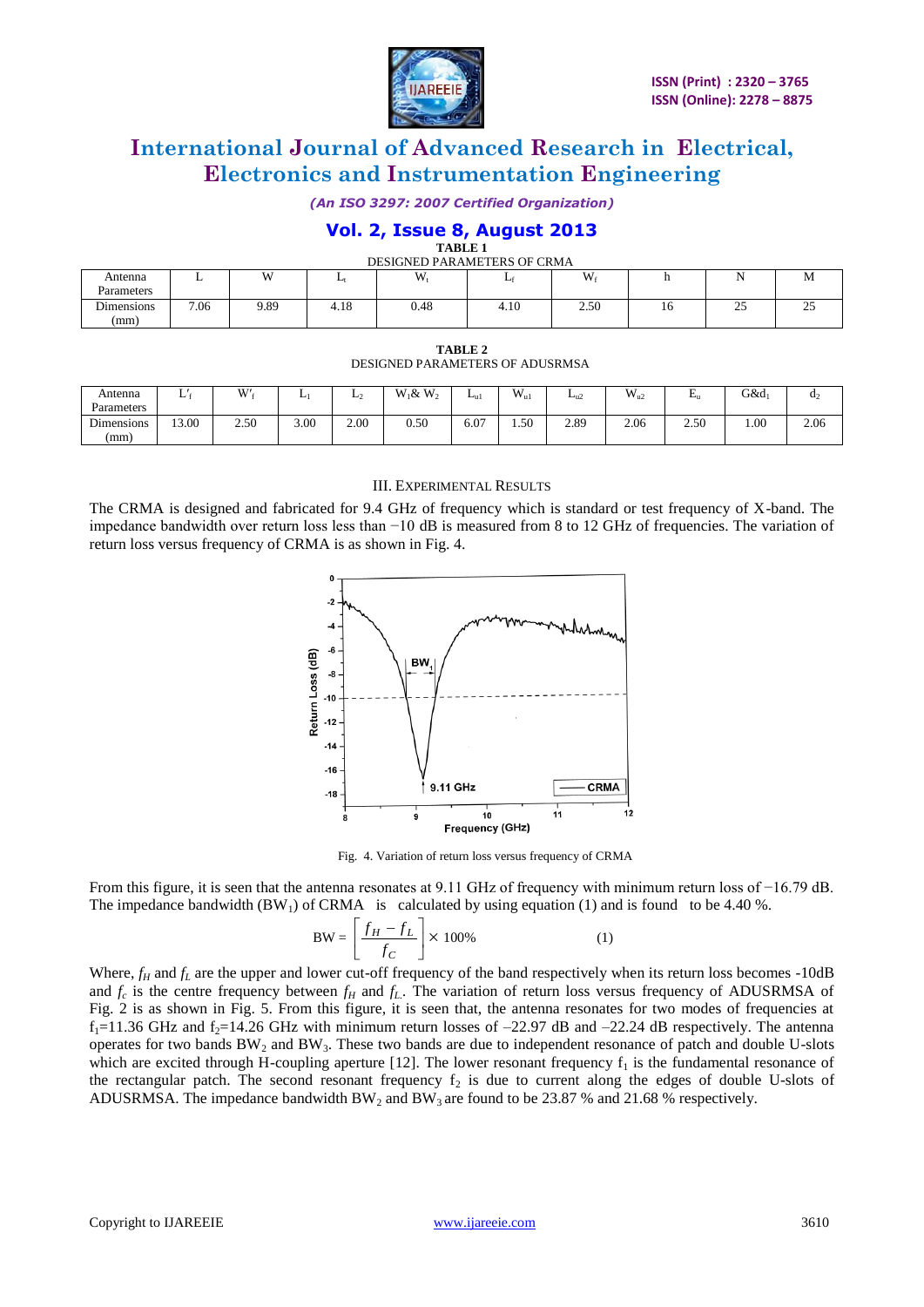



Fig. 5 Variation of return loss versus frequency of ADUSRMSA.

The co-polar and cross-polar radiation patterns of CRMA are measured in its operating band. The typical radiation patterns measured at 9.11 GHz are as shown in Fig. 6. From this figure, it is seen that, the pattern is broadsided and linearly polarized. The half power beam width (HPBW) measured from Fig.6 is found to be  $76^0$ . The cross-polar power level is −10.14 dB down compared to co-polar power level. The cross polar power level usually -10 dB down or below with respect to co-polar power level normally indicates the broadside nature of radiation. The gain of CRMA is found to be 5.26 dB.



Fig. 6 Co-polar and cross polar radiation patterns of CRMA measured at 9.11 GHz.

A typical co-polar and cross-polar radiation pattern of ADUSRMSA measured at 11.36 GHz is as shown in Fig. 7. From this figure, it is seen that, the pattern is broadsided and linearly polarized.



Fig. 7 Co-polar and cross polar radiation patterns of ADUSRMSA measured at 11.36 GHz.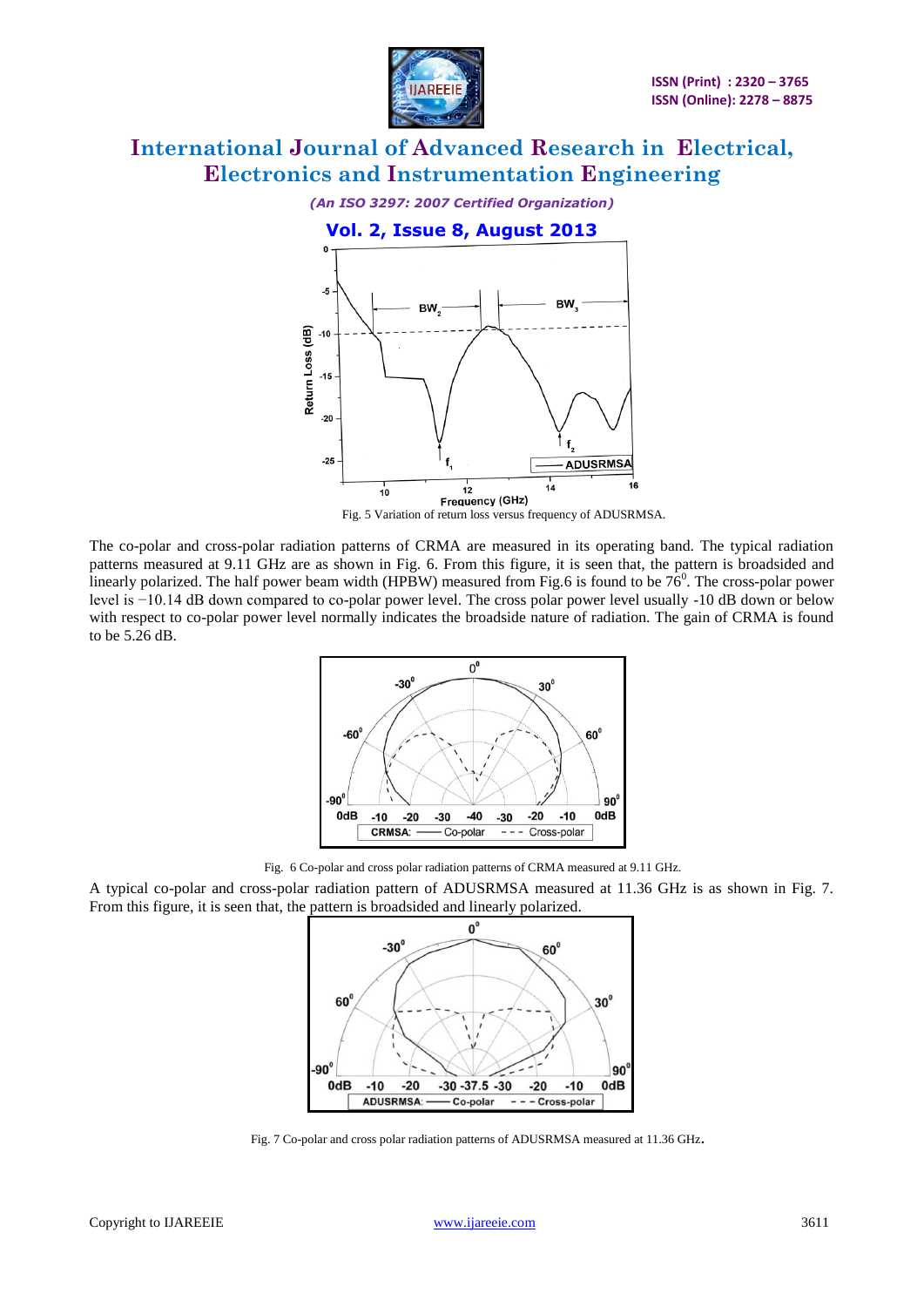

*(An ISO 3297: 2007 Certified Organization)*

### **Vol. 2, Issue 8, August 2013**

The HPBW measured from Fig 7 is found to be  $68.76^{\circ}$ . The cross-polar power level is  $-10.14$  dB down compared to co-polar power level. The gain of ADUSRMSA is found to be 6.31 dB which is 1.19 times more than the gain of CRMA.The variation of input impedance of this antenna measured on VNA is as shown in Fig. 8. It is clear from this figure that, the input impedance is very close to the characteristic impedance of 50  $\Omega$  at the two resonant frequencies  $f_1$  and  $f_2$ . This shows an excellent impedance matching. The loop around the centre of Smith chart indicates the wideband nature of the antenna.



Fig. 8 Variation of input impedance of ADUSRMSA.

#### IV. CONCLUSION

From the detailed experimental study it is concluded that the use of aperture coupled technique is effective in obtaining dual band operation and enhancing the impedance bandwidth of CRMA. The impedance bandwidths of BW<sub>2</sub> and BW<sub>3</sub> are found to be 23.87 % and 21.68 % respectively. This technique also enhances the gain to 6.31 dB which is 1.19 times more than the gain of CRMA and minimizes the cross polar power level to -10.14 dB down compared to co-polar power level. The enhancement of bandwidth, gain and reduction of cross-polar power level does not affect the nature of broadside radiation characteristics**.** The proposed antennas are simple in design and fabrication and they use low cost substrate material. These antennas may find application in communication system operating in X  $\&$  Ku band frequencies.

#### ACKNOWLEDGEMENT

The authors would like to thank Dept. of Science & Technology (DST), Govt. of India, New Delhi, for sanctioning Vector Network Analyser to this Department under FIST project.

#### **REFERENCES**

- [1] I. J. Bahl and P. Bhartia, *Microstrip antennas*. Artech House, New Delhi, 1981.
- [2] D. M. Pozar, "Microstrip antennas," proceedings of the IEEE., vol. 80, no. 1, pp. 79-91, Jan. 1992.
- [3] H. F. Pues and A. R. Van de Capelle, "An impedance matching technique for increasing the bandwidth of microstrip antennas," IEEE Transaction on. Antennas and Propagation, Vol. 37, no. 11, pp. 1345-1354, 2002.
- [4] K. Oh., *et al.* "Design of dual and wideband aperture stacked patch antenna with double-sided notches," Electronics Letters, Vol. 40, no. 11, pp. 643-645, 2004.
- [5] J. Y. Sze and K. L. Wong, "Slotted rectangular microstrip antenna for bandwidth enhancement," IEEE Transaction on Antennas and Propagation, Vol. 48, no. 8, pp. 1149-1152, 2000.
- [6] G. Kumar and K. C. Gupta, "Broad-band microstrip Antennas using additional resonators gap-coupled to the radiating edges," IEEE Transaction on Antennas and Propagation, Vol. 32, no. 12, pp. 1375-1379, 1984.
- [7] G. Kumar and K. P. Ray, "Broadband Microstrip Antennas", Artech House, Norwood, 2003.
- [8] R. David Jackson and G. Nicolaos Alexopoulos, "Gain enhancement method for printed circuit antennas," IEEE Transaction on Antennas and Propagation*,* vol. 33, no. 9, pp. 976-987, 1985.
- [9] F. Bao Wang and T. Lo. Yuen, "Microstrip antennas for dual- frequency operation," IEEE Transaction on Antennas and Propagation, Vol. 32, no. 9, 938-943, 1984.